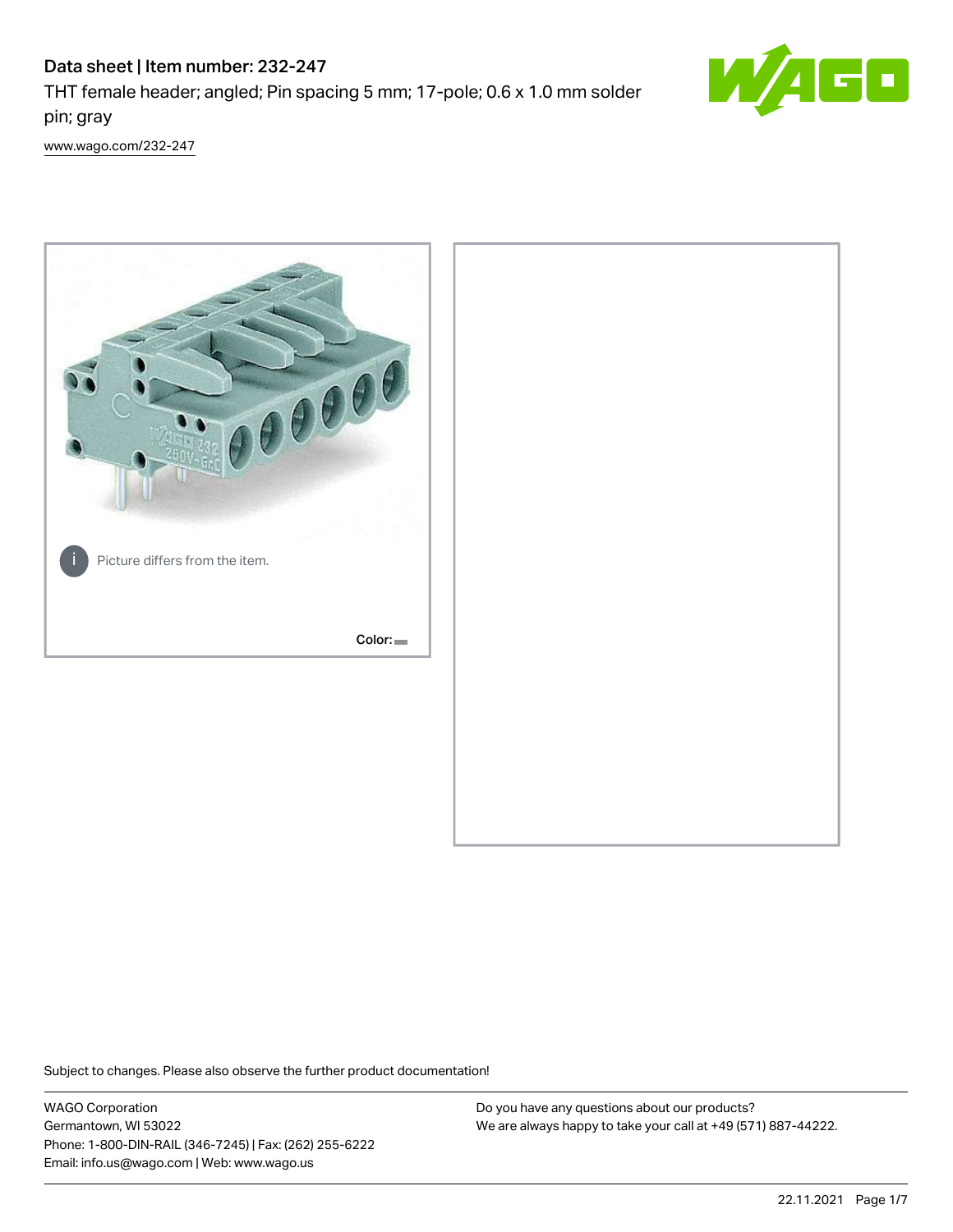[www.wago.com/232-247](http://www.wago.com/232-247)



Dimensions in mm

 $L =$  (pole no. x pin spacing) + 1.5 mm

Distance to first solder pin: 2.2 mm

2- to 3-pole female connectors – one latch only

#### Item description

- **Horizontal or vertical PCB mounting via straight or angled solder pins**
- For board-to-board and board-to-wire connections
- $\blacksquare$ Touch-proof PCB outputs
- $\blacksquare$ Easy-to-identify PCB inputs and outputs
- **Now With coding fingers**

Subject to changes. Please also observe the further product documentation!

WAGO Corporation Germantown, WI 53022 Phone: 1-800-DIN-RAIL (346-7245) | Fax: (262) 255-6222 Email: info.us@wago.com | Web: www.wago.us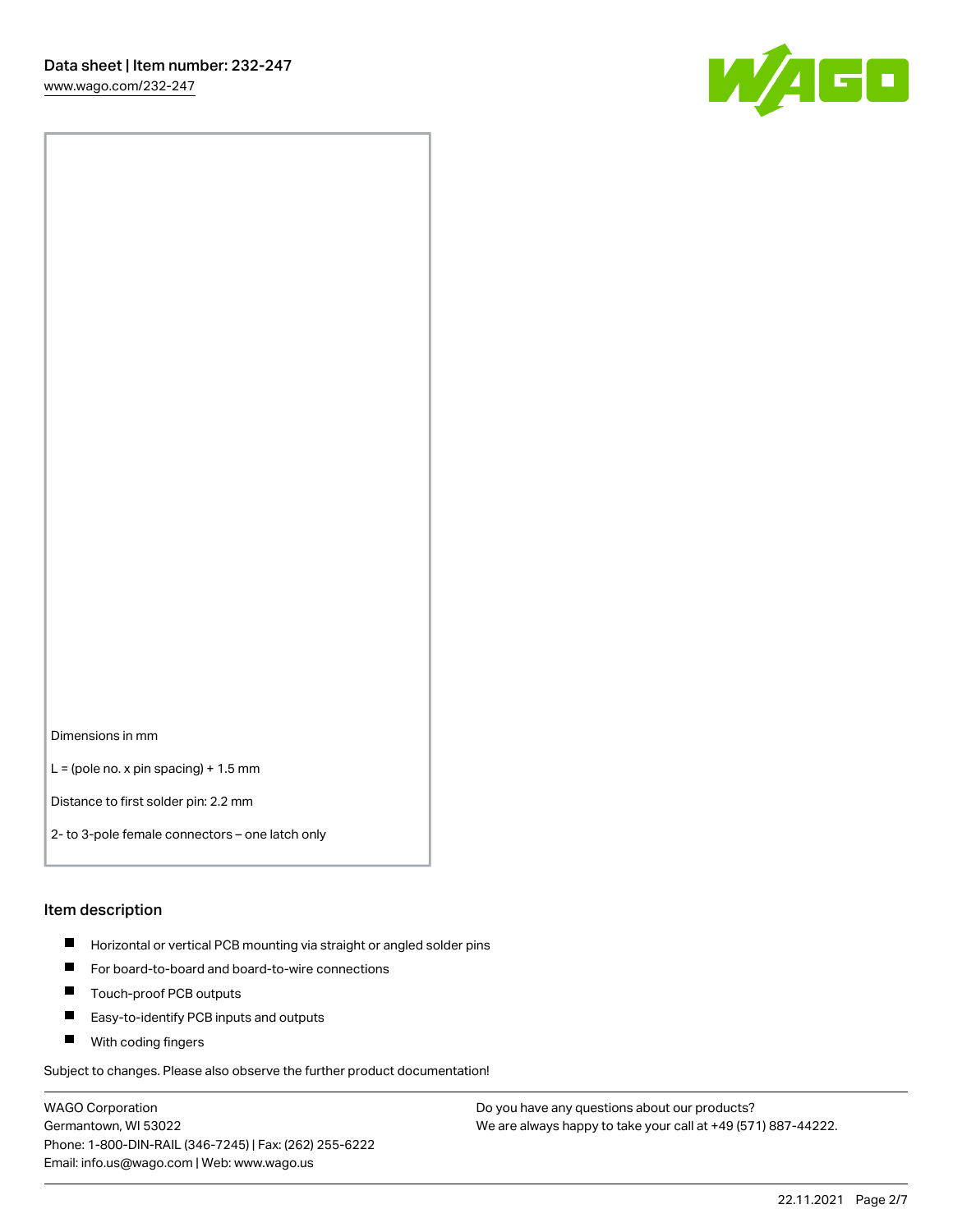

### Data Notes

| Safety information 1 | The <i>MCS – MULTI CONNECTION SYSTEM</i> includes connectors<br>without breaking capacity in accordance with DIN EN 61984. When<br>used as intended, these connectors must not be connected<br>/disconnected when live or under load. The circuit design should<br>ensure header pins, which can be touched, are not live when<br>unmated. |
|----------------------|--------------------------------------------------------------------------------------------------------------------------------------------------------------------------------------------------------------------------------------------------------------------------------------------------------------------------------------------|
| Variants:            | Other pole numbers<br>3.8 mm pin projection for male headers with straight solder pins<br>Gold-plated or partially gold-plated contact surfaces<br>Other versions (or variants) can be requested from WAGO Sales or<br>configured at https://configurator.wago.com/                                                                        |

# Electrical data

### IEC Approvals

| Ratings per                 | IEC/EN 60664-1                                                       |
|-----------------------------|----------------------------------------------------------------------|
| Rated voltage (III / 3)     | 320 V                                                                |
| Rated surge voltage (III/3) | 4 <sub>k</sub> V                                                     |
| Rated voltage (III/2)       | 320 V                                                                |
| Rated surge voltage (III/2) | 4 <sub>k</sub> V                                                     |
| Nominal voltage (II/2)      | 630 V                                                                |
| Rated surge voltage (II/2)  | 4 <sub>k</sub> V                                                     |
| Rated current               | 12A                                                                  |
| Legend (ratings)            | (III / 2) $\triangleq$ Overvoltage category III / Pollution degree 2 |

## UL Approvals

| Approvals per                  | <b>UL 1059</b> |
|--------------------------------|----------------|
| Rated voltage UL (Use Group B) | 300 V          |
| Rated current UL (Use Group B) | 15 A           |
| Rated voltage UL (Use Group D) | 300 V          |
| Rated current UL (Use Group D) | 10 A           |

# Ratings per UL

| Rated voltage UL 1977 | 600 V |
|-----------------------|-------|
| Rated current UL 1977 |       |

Subject to changes. Please also observe the further product documentation!

| <b>WAGO Corporation</b>                                | Do you have any questions about our products?                 |
|--------------------------------------------------------|---------------------------------------------------------------|
| Germantown, WI 53022                                   | We are always happy to take your call at +49 (571) 887-44222. |
| Phone: 1-800-DIN-RAIL (346-7245)   Fax: (262) 255-6222 |                                                               |
| Email: info.us@wago.com   Web: www.wago.us             |                                                               |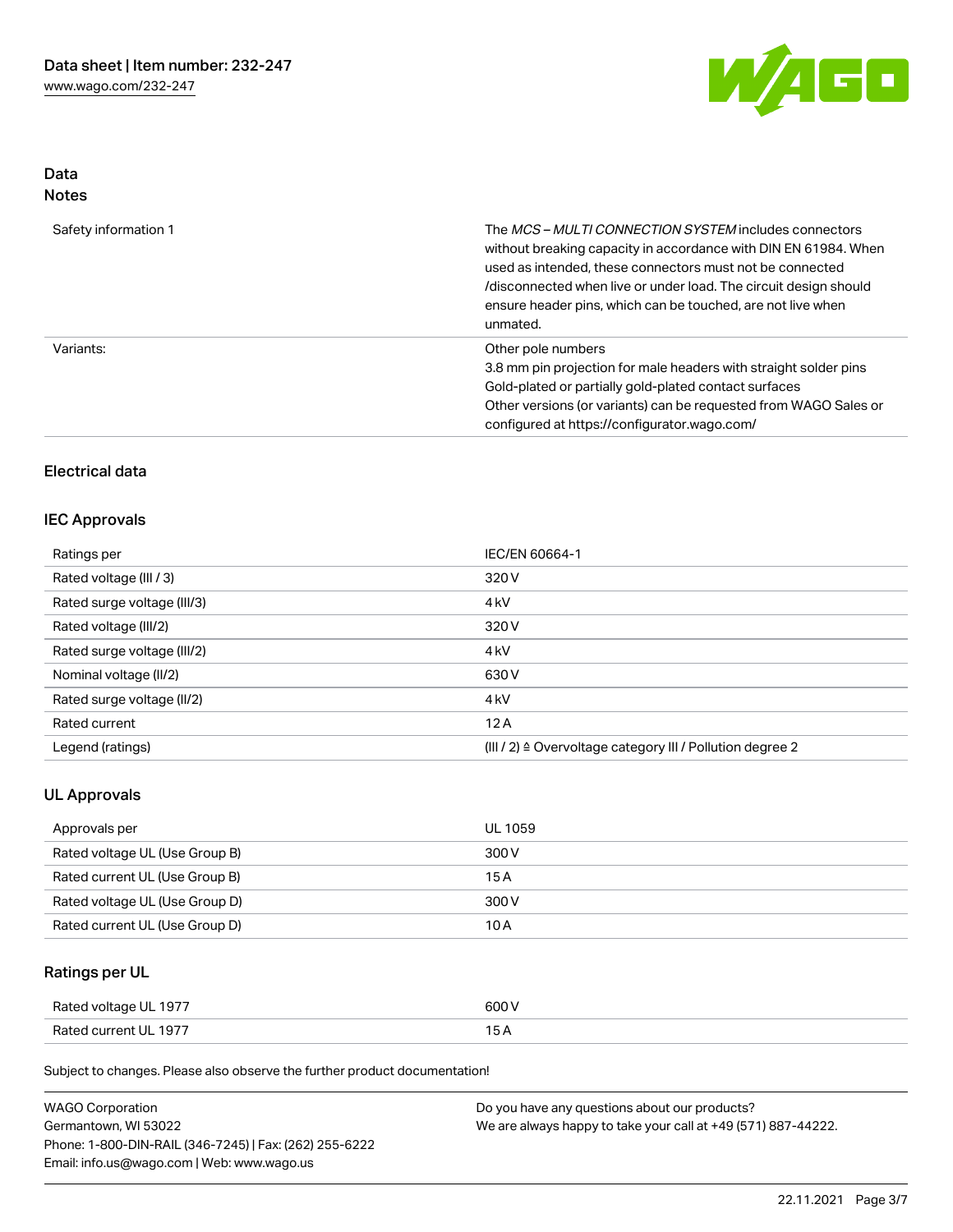

## CSA Approvals

| Approvals per                   | <b>CSA</b>            |
|---------------------------------|-----------------------|
| Rated voltage CSA (Use Group B) | 300 V                 |
| Rated current CSA (Use Group B) | 15A                   |
| Rated voltage CSA (Use Group D) | 300 V                 |
| Rated current CSA (Use Group D) | 10A                   |
| <b>Connection data</b>          |                       |
| Total number of potentials      | 17                    |
| Number of connection types      | 1                     |
| Number of levels                | 1                     |
| <b>Connection 1</b>             |                       |
| Number of poles                 | 17                    |
| Physical data                   |                       |
| Pin spacing                     | 5 mm / 0.197 inch     |
| Width                           | 86.5 mm / 3.406 inch  |
| Height                          | 16.6 mm / 0.654 inch  |
| Height from the surface         | 11.6 mm / 0.457 inch  |
| Depth                           | 18.25 mm / 0.719 inch |
| Solder pin length               | 5 <sub>mm</sub>       |

| ooraar pirriangan                    | _______                    |
|--------------------------------------|----------------------------|
| Solder pin dimensions                | $0.6 \times 1$ mm          |
| Drilled hole diameter with tolerance | $1.3$ <sup>(+0.1)</sup> mm |
|                                      |                            |

# Plug-in connection

| Contact type (pluggable connector) | Female header |
|------------------------------------|---------------|
| Connector (connection type)        | for PCB       |
| Mismating protection               | No            |
| Mating direction to the PCB        | 0°            |
| Locking of plug-in connection      | Without       |

# PCB contact

| <b>PCB Contact</b>     | п.                                         |
|------------------------|--------------------------------------------|
| Solder pin arrangement | over the entire female connector (in-line) |

Subject to changes. Please also observe the further product documentation!

| <b>WAGO Corporation</b>                                | Do you have any questions about our products?                 |
|--------------------------------------------------------|---------------------------------------------------------------|
| Germantown, WI 53022                                   | We are always happy to take your call at +49 (571) 887-44222. |
| Phone: 1-800-DIN-RAIL (346-7245)   Fax: (262) 255-6222 |                                                               |
| Email: info.us@wago.com   Web: www.wago.us             |                                                               |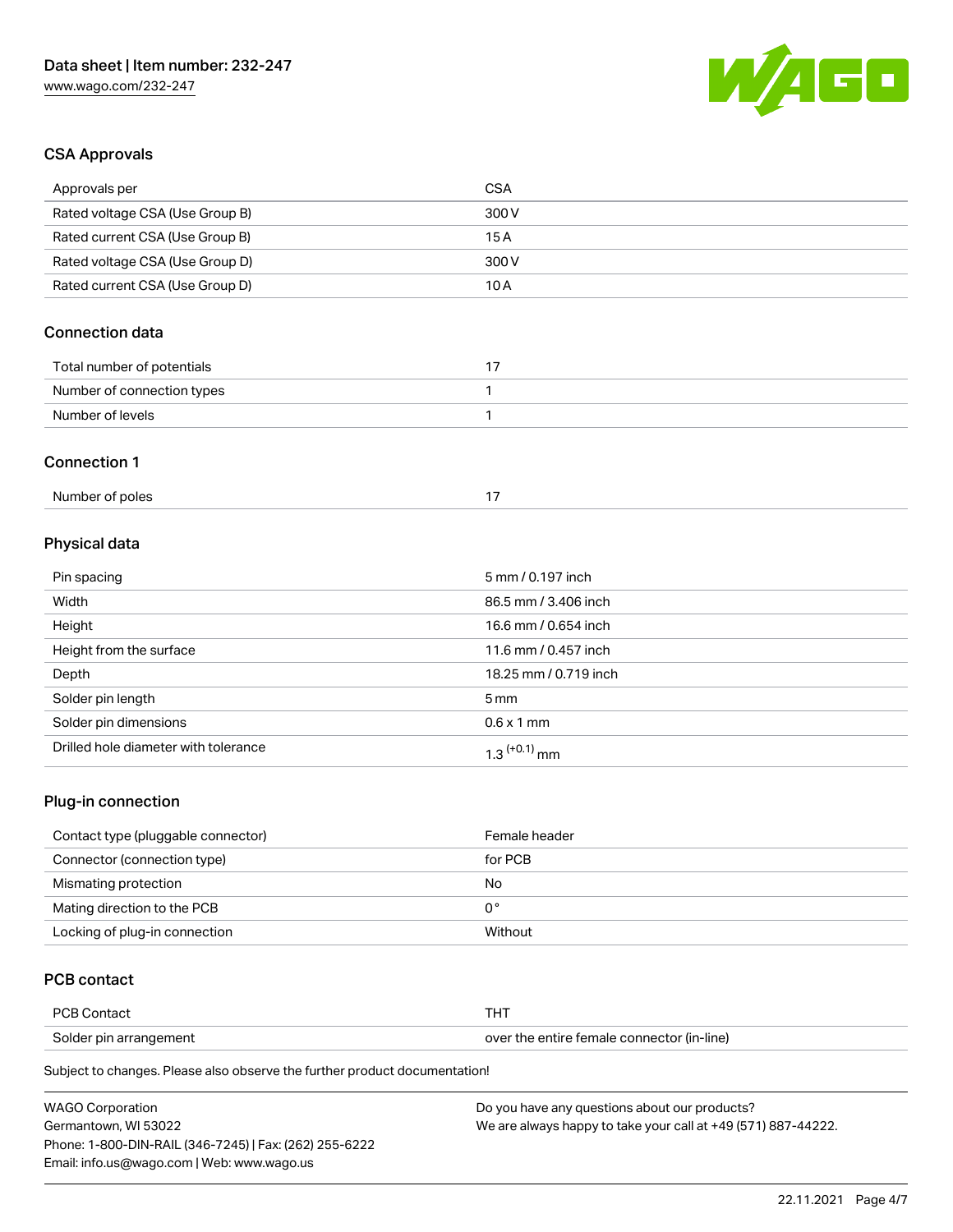[www.wago.com/232-247](http://www.wago.com/232-247)

Number of solder pins per potential 1



#### Material data

| Color                       | gray              |
|-----------------------------|-------------------|
| Material group              |                   |
| Insulation material         | Polyamide (PA66)  |
| Flammability class per UL94 | V <sub>0</sub>    |
| Contact material            | Copper alloy      |
| Contact plating             | tin-plated        |
| Fire load                   | 0.275MJ           |
| Weight                      | 15.7 <sub>g</sub> |

### Environmental requirements

| Limit temperature range | . +85 °C<br>-60 |  |
|-------------------------|-----------------|--|
|-------------------------|-----------------|--|

#### Commercial data

| Product Group         | 3 (Multi Conn. System) |
|-----------------------|------------------------|
| PU (SPU)              | 25 Stück               |
| Packaging type        | box                    |
| Country of origin     | DE                     |
| <b>GTIN</b>           | 4044918579353          |
| Customs tariff number | 8536694040             |

### **Counterpart**





Item no.: 231-661

Test plugs for female connectors; for 5 mm and 5.08 mm pin spacing; 2,50 mm²; light gray [www.wago.com/231-661](http://www.wago.com/231-661)

Subject to changes. Please also observe the further product documentation!

WAGO Corporation Germantown, WI 53022 Phone: 1-800-DIN-RAIL (346-7245) | Fax: (262) 255-6222 Email: info.us@wago.com | Web: www.wago.us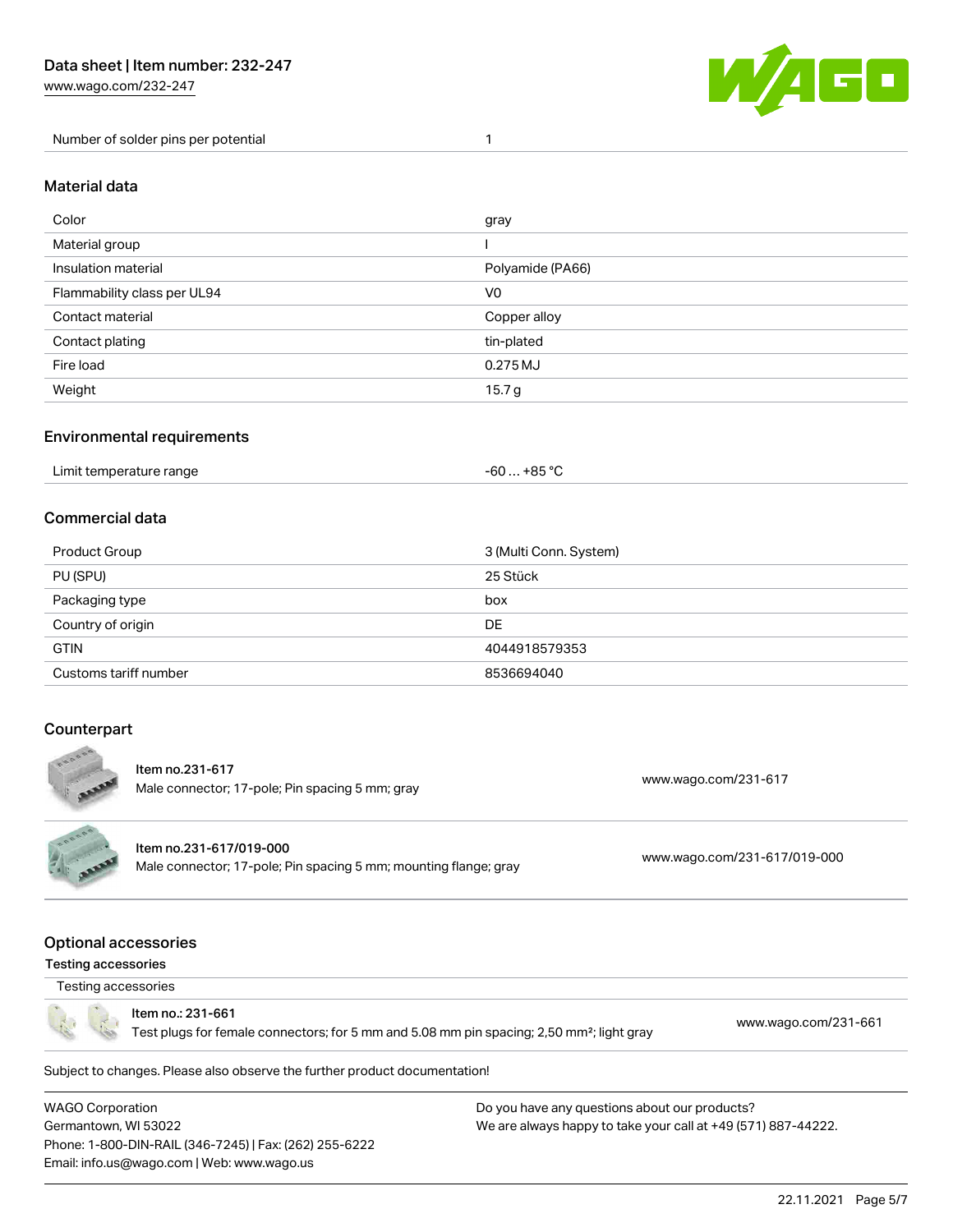

### Downloads **Documentation**

#### Additional Information

| Technical explanations                                                                                                                                                 | 2019 Apr 3 | pdf<br>2.0 MB | Download |
|------------------------------------------------------------------------------------------------------------------------------------------------------------------------|------------|---------------|----------|
| <b>CAD</b> files                                                                                                                                                       |            |               |          |
| <b>CAE</b> data                                                                                                                                                        |            |               |          |
| EPLAN Data Portal 232-247                                                                                                                                              |            | URL           | Download |
| ZUKEN Portal 232-247                                                                                                                                                   |            | <b>URL</b>    | Download |
| <b>PCB Design</b>                                                                                                                                                      |            |               |          |
| Symbol and Footprint 232-247                                                                                                                                           |            | <b>URL</b>    | Download |
| CAx data for your PCB design, consisting of "schematic symbols and PCB footprints",<br>allow easy integration of the WAGO component into your development environment. |            |               |          |
| Supported formats:                                                                                                                                                     |            |               |          |
| $\blacksquare$<br>Accel EDA 14 & 15                                                                                                                                    |            |               |          |
| Altium 6 to current version                                                                                                                                            |            |               |          |
| П<br>Cadence Allegro                                                                                                                                                   |            |               |          |
| ш<br>DesignSpark                                                                                                                                                       |            |               |          |
| ш<br>Eagle Libraries                                                                                                                                                   |            |               |          |
| Ш<br>KiCad                                                                                                                                                             |            |               |          |
| ш<br><b>Mentor Graphics BoardStation</b>                                                                                                                               |            |               |          |
| Ш<br>Mentor Graphics Design Architect                                                                                                                                  |            |               |          |
| ш<br>Mentor Graphics Design Expedition 99 and 2000                                                                                                                     |            |               |          |
| Ш<br>OrCAD 9.X PCB and Capture                                                                                                                                         |            |               |          |
| Ш<br>PADS PowerPCB 3, 3.5, 4.X, and 5.X                                                                                                                                |            |               |          |
| Ц<br>PADS PowerPCB and PowerLogic 3.0                                                                                                                                  |            |               |          |
| ш<br>PCAD 2000, 2001, 2002, 2004, and 2006                                                                                                                             |            |               |          |
| ш<br>Pulsonix 8.5 or newer                                                                                                                                             |            |               |          |
| <b>STL</b>                                                                                                                                                             |            |               |          |
| 3D STEP                                                                                                                                                                |            |               |          |
| ш<br>TARGET 3001!                                                                                                                                                      |            |               |          |

Subject to changes. Please also observe the further product documentation!

WAGO Corporation Germantown, WI 53022 Phone: 1-800-DIN-RAIL (346-7245) | Fax: (262) 255-6222 Email: info.us@wago.com | Web: www.wago.us